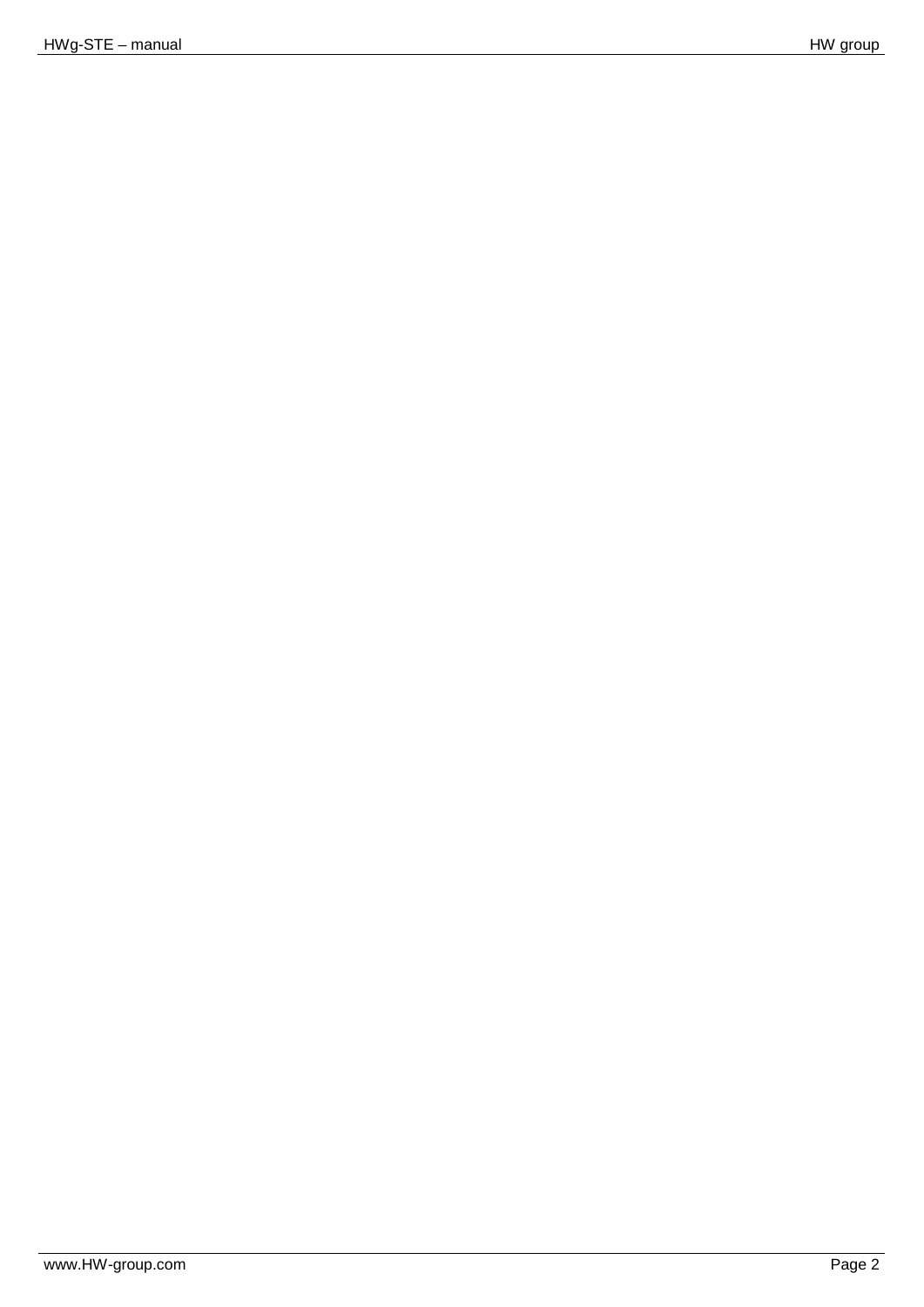# **HWg-STE connectors**



With the jumper in place, factory defaults are restored within 15 s after powering up. Remove the jumper afterwards. **DO NOT LEAVE THE JUMPER IN PLACE PERMANENTLY!** Sensors SET RJ11 RJ11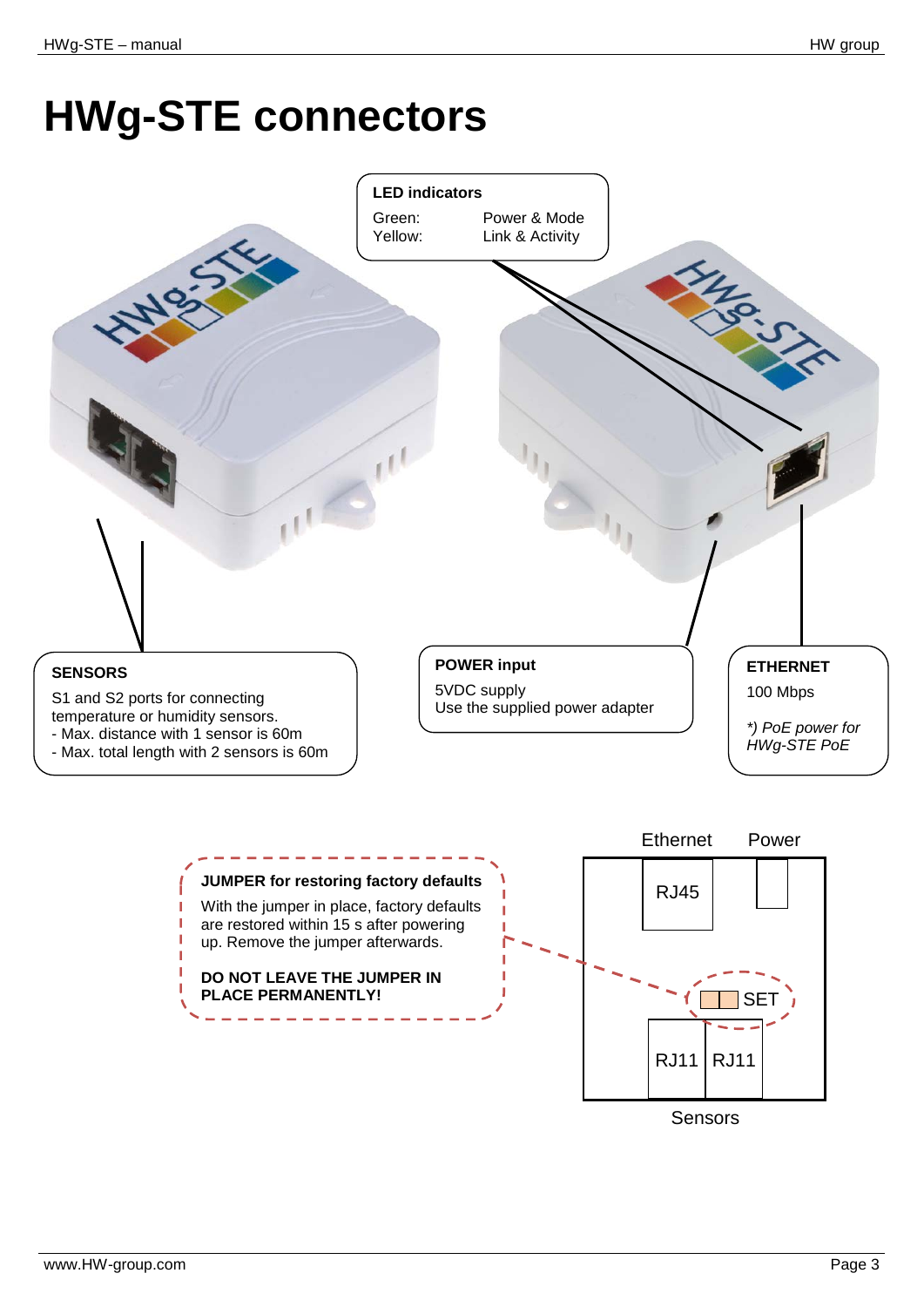# **Recommended connection options**



#### **Forwarding alarms to SMS (via the Email-2-SMS service):**



# **Sensor connection options:**

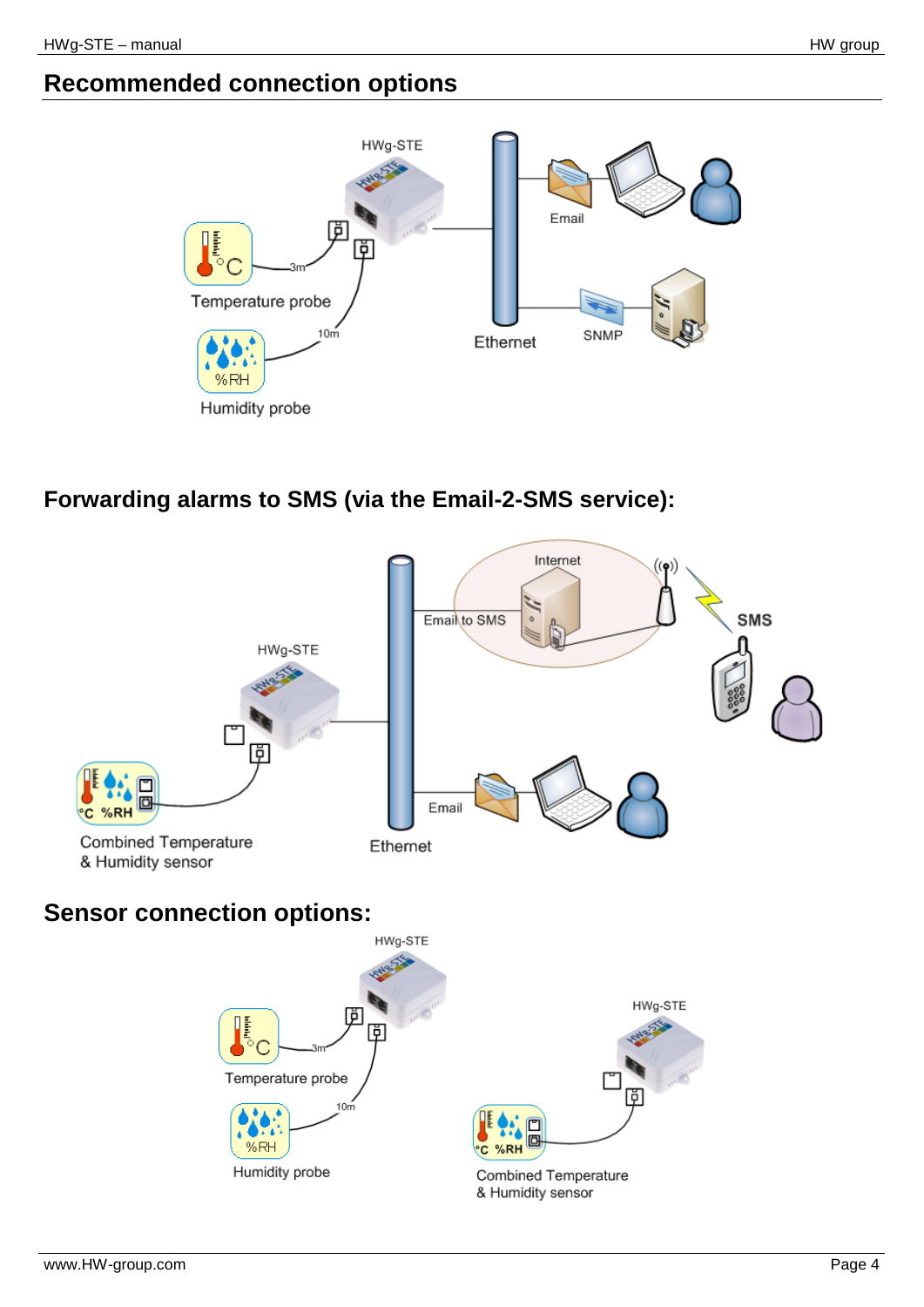#### **First steps**

# **1) Connecting the cables**

- Connect the unit to the Ethernet (patch cable to a switch, or a cross-over cable to a PC).
- Plug the power adapter in to a power outlet and connect it to the HWg-STE power connector.
- The green **Power & Mode** LED in the RJ45 connector lights up.
- If the Ethernet connection works properly, the **LINK** (yellow) LED lights up after a short while, and then flashes whenever data transfer takes place (activity indication).
- After power up, the **LINK** LED flashes rapidly to indicate IP address negotiation over DHCP.

# **2) Configuring the IP address – UDP Config**

**UDP Config** utility – root directory of the supplied CD (Windows and Linux versions). Available for download at [www.HW](http://www.hw-group.com/)[group.com](http://www.hw-group.com/) Software > UDP Config.

- Click the icon to launch **UDP Config**. The program automatically looks for connected devices.
- To search for devices, click the **Find Devices** icon.

The program looks for devices on your local network. Double-click a MAC address to open a basic device configuration dialog.

#### **Configure network parameters**

- IP address / HTTP port (80 by default)
- Network mask
- Gateway IP address for your network
- Device name (optional)

Click the **Apply Changes** button to save the settings.

#### **Restoring factory defaults**

- Right-click on the device MAC address and select "Load default values". Within 60 seconds after powering up the unit, factory defaults can be restored using UDP Config.
- Disconnect the power jack, connect the jumper near the RJ11 sockets, power up the device and wait 15 seconds. Then,

disconnect the power and disconnect the jumper. The device is ready in its factory default configuration.

| $H\mathbf{L}$ group<br>www.HW-group.com | Version:<br>2.2.1 | www.hw-group.com<br>Setup utility for the HW group devices | HW group<br>IP address:<br>Netmask:<br>Gateway: | Your PC network settings<br>192 168 1 214<br>255.255.255.0<br>192.168.1.253 | ? About<br><b>Find Devices</b> |
|-----------------------------------------|-------------------|------------------------------------------------------------|-------------------------------------------------|-----------------------------------------------------------------------------|--------------------------------|
| Device list:                            |                   |                                                            |                                                 |                                                                             |                                |
| MAC                                     | Name              | IP                                                         | Device type                                     | Port                                                                        | Parameters                     |
| 00:04:59:01:E0:30                       |                   | 80.250.21.88                                               | IP Watchdog lite                                | 99                                                                          | TCP setup=Y                    |
| 00:0A:59:03:0D:0A                       |                   | 80.250.21.85                                               | Poseidon model 3265                             | 80                                                                          | TCP setup=Y                    |
| 00:04:59:00:AA:E2                       |                   | 192.168.1.61                                               | Unspecified device                              | 23                                                                          | TCP setup=Y, TEA=N, NVT=Y      |
| 00:04:59:00:AA:E3                       |                   | 192 168 1 62                                               | Unspecified device                              | 23                                                                          | TCP setup=Y. TEA=N. NVT=Y      |
| 00:0A:59:00:AC:48                       |                   | 192.168.1.65                                               | Unspecified device                              | 23                                                                          | TCP setup=Y, TEA=N, NVT=Y      |
| 00:04:59:00:AC:49                       |                   | 192.168.1.64                                               | Unspecified device                              | 23                                                                          | TCP setup=Y, TEA=N, NVT=Y      |
| 00:04:59:00:A8:FB                       |                   | 19216812                                                   | Unspecified device                              | 23                                                                          | TCP setup=Y. TEA=N. NVT=Y      |
| 00:0A:59:03:0E:AF                       |                   | 80.250.21.87                                               | Damocles model MINI                             | 80                                                                          | TCP setup=N                    |
| 00:04:59:03:0C:2C                       |                   | 80.250.21.84                                               | Poseidon model 1250                             | 80                                                                          | TCP setup=Y                    |
| 00:04:59:03:10:04                       | Jan test 485      | 192.168.1.148                                              | Poseidon model 1250                             | 80                                                                          | TCP setup=Y                    |
| 00:0A:59:03:0C:4B                       |                   | 80.250.21.86                                               | Damocles model 2404                             | 80                                                                          | TCP setup=Y                    |
|                                         |                   |                                                            |                                                 |                                                                             |                                |
|                                         |                   |                                                            |                                                 |                                                                             |                                |
|                                         |                   |                                                            |                                                 |                                                                             |                                |

| <b>Details</b>                 | x                                                        |
|--------------------------------|----------------------------------------------------------|
| Name:                          | IP address:<br>Port <sup>-</sup><br>80.250.21.85<br>: 80 |
| Open in WEB Browser            | MAC:<br>00:0A:59:03:0D:0A                                |
| Mask:<br>255.255.255.240       | FW version:<br>3.0.2                                     |
| Gateway:<br>80.250.21.81       | Device type:<br>Poseidon model 3265                      |
| $\Box$ Enable IP access filter | DHCP:                                                    |
| IP filter value:<br> 0.0.0.0   | Not supported<br>$\Box$ Enable NVT                       |
| IP filter mask:<br> 0.0.0.0    | Open<br><b>▽</b> Enable TCP setup                        |
| Default values                 | $\Box$ Enable DHCP<br>Enable TEA authorisation           |
| Load defaults                  |                                                          |
|                                | $\overline{\vee}$ Check if new IP address is empty       |
| Cancel                         | <b>E</b> Apply changes                                   |
| Ready                          |                                                          |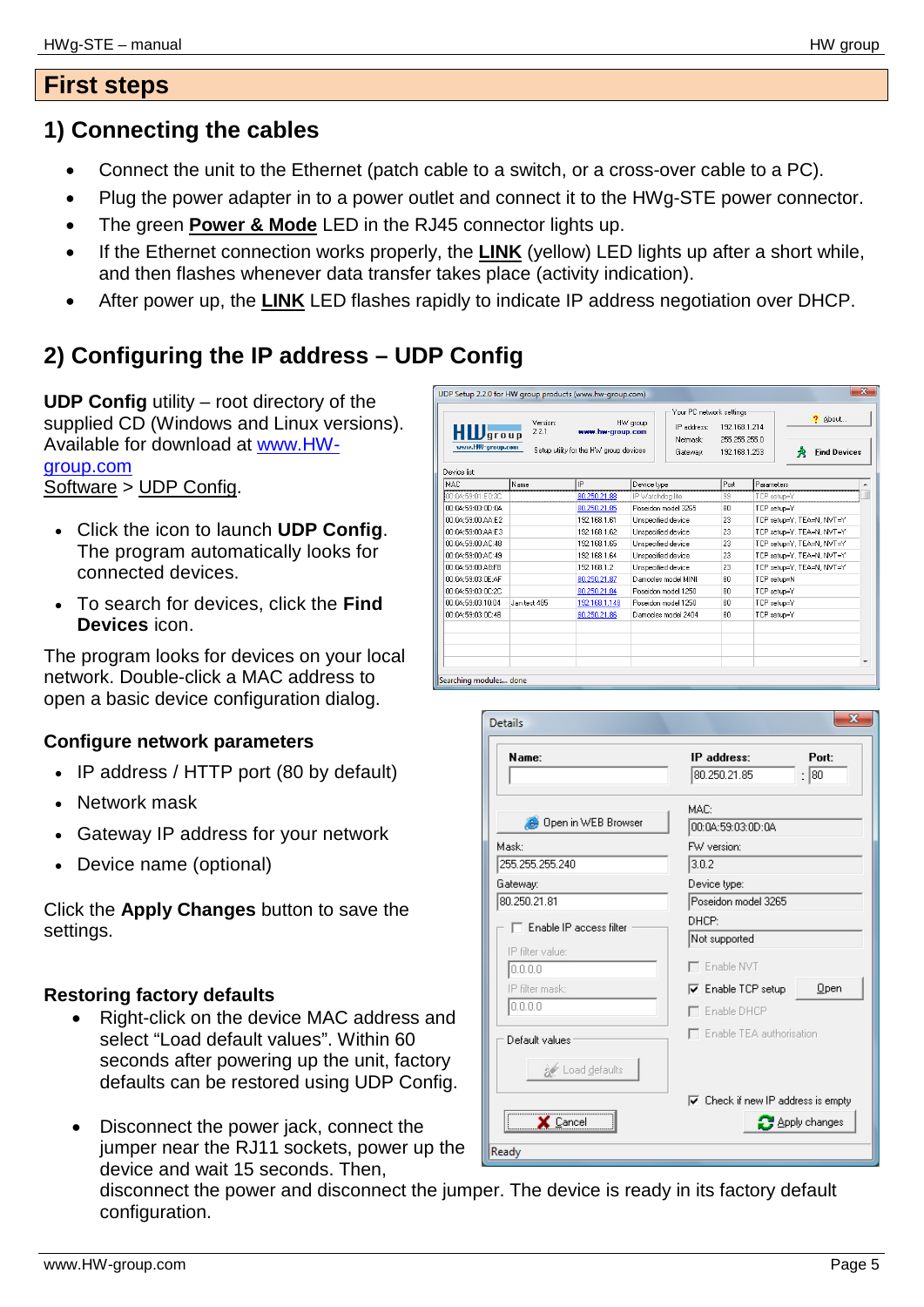# **First steps**

# **3) WWW interface of the device**

#### • **To open the WWW interface of the device**:

- $\circ$  Enter the IP address into a web browser
- o Click the IP address in UDP Config
- o Click the underlined IP address in UDP **SETUP**
- The WWW page displays current states of inputs and outputs.
- Click the "**[Graphic Flash SETUP](http://192.168.6.19/index2.htm)**" link to open the graphical configuration interface (Flash Setup).



| Version:<br>$H\mathbf{U}$ group<br>230 |      | HW group<br>www.hw-group.com            |            | Your PC network settings<br>192.168.5.2<br>IP address: |                                 | ? About    |                                    |
|----------------------------------------|------|-----------------------------------------|------------|--------------------------------------------------------|---------------------------------|------------|------------------------------------|
| www.HUI-group.com                      |      | Config utility for the HW group devices |            | Netwark:<br>Gateway.                                   | 255, 255, 255, 0<br>132,168.5.1 |            | <b>Eind Devices</b>                |
| Jevice list                            |      |                                         |            |                                                        |                                 |            |                                    |
| MAC                                    | Name | IP                                      | evice type |                                                        | Port                            | Parameters |                                    |
|                                        |      |                                         |            |                                                        |                                 |            |                                    |
|                                        |      |                                         |            | Show detail settings of device                         |                                 |            |                                    |
|                                        |      |                                         |            | Open in WEB Browser (port 80)                          |                                 |            |                                    |
| ody                                    |      |                                         |            |                                                        |                                 |            | Open TCP Setup (telnet on port 99) |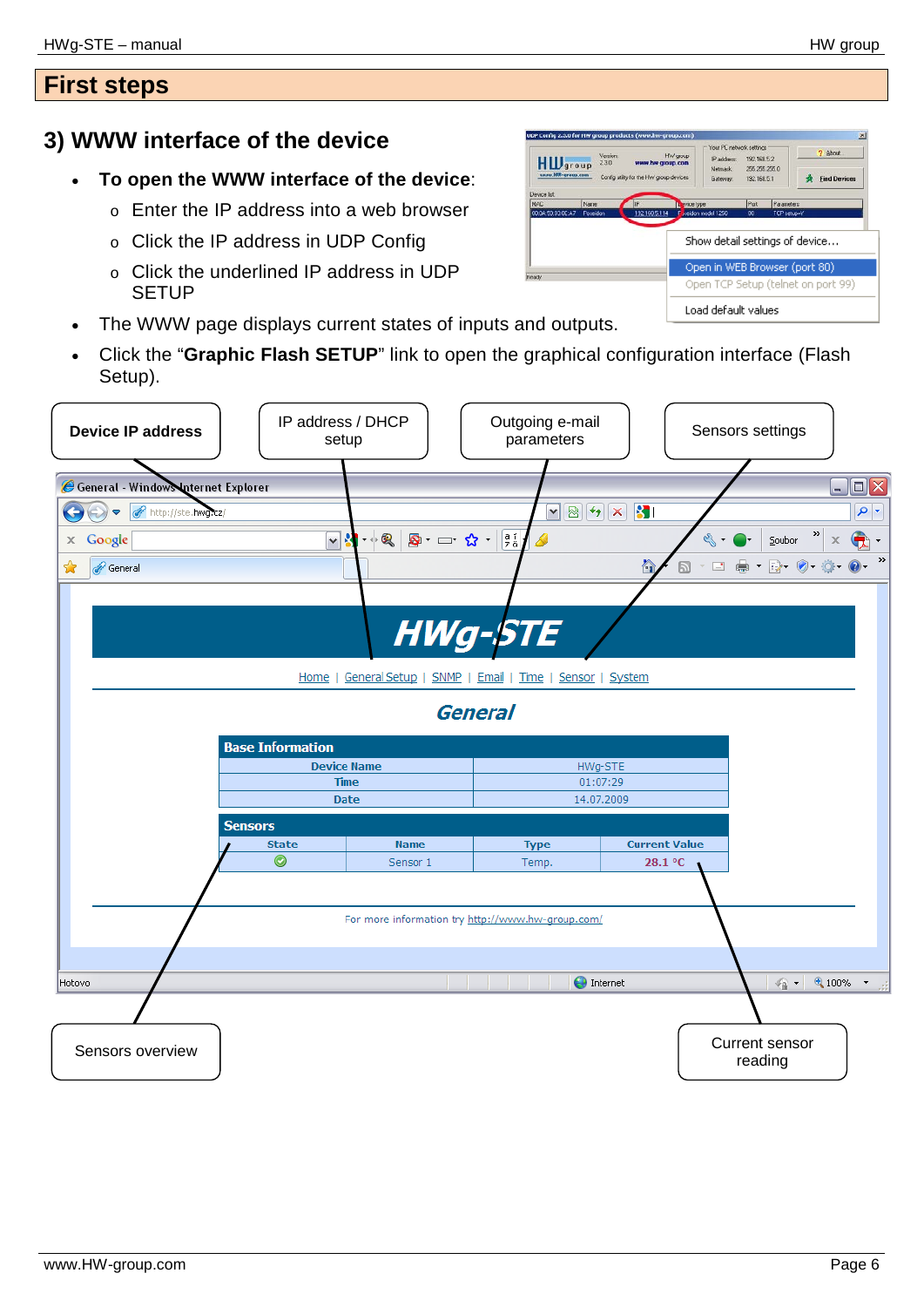|                                                    |                                  | <b>HWg-STE</b>                                                                                    | Device name                                                 |                                                      |
|----------------------------------------------------|----------------------------------|---------------------------------------------------------------------------------------------------|-------------------------------------------------------------|------------------------------------------------------|
|                                                    |                                  | Home   General Setup   SNMP   Email   Time   Sensors   Sys                                        | <b>SNMP</b>                                                 | Identifies the device in e-mail and                  |
|                                                    |                                  | <b>General Setup</b>                                                                              |                                                             |                                                      |
|                                                    | <b>Base</b>                      |                                                                                                   |                                                             |                                                      |
|                                                    | <b>Name</b>                      | Value                                                                                             | <b>Description</b>                                          |                                                      |
| User-defined footer.                               | <b>Device Name</b>               | HWg-STE                                                                                           | 0 to 16 characters                                          |                                                      |
| For example,<br>administrator's<br>contact details | WWW Info Text                    | HWg-STE:For more information try <a href="http://www.hw-&lt;br&gt;qroup.com">www.hw-group.com</a> |                                                             |                                                      |
|                                                    | Temperature unit                 | Celsius<br>٧                                                                                      | Celsius/Fahrenheit/Kelvin                                   |                                                      |
|                                                    |                                  | Save                                                                                              |                                                             |                                                      |
|                                                    | <b>Network</b>                   |                                                                                                   |                                                             | Unit of temperature, for<br>display and alarm inputs |
|                                                    | <b>Name</b>                      | <b>Value</b>                                                                                      | <b>Description</b>                                          |                                                      |
|                                                    | <b>DHCP</b><br><b>IP Address</b> | П                                                                                                 | <b>DHCP Enable/Disable</b>                                  |                                                      |
|                                                    |                                  | 192.168.12.103                                                                                    | A.B.C.D                                                     |                                                      |
|                                                    | Network Mask                     | 255.255.252.0                                                                                     | A.B.C.D                                                     |                                                      |
|                                                    | Gateway                          | 192.168.12.1                                                                                      | A.B.C.D                                                     |                                                      |
|                                                    | <b>DNS Primary</b>               | 192.168.1.253                                                                                     | A.B.C.D                                                     |                                                      |
|                                                    | <b>DNS Secondary</b>             |                                                                                                   | A.B.C.D                                                     |                                                      |
|                                                    | <b>HTTP Port</b>                 | 80                                                                                                | Default 80                                                  | Password to access the                               |
|                                                    |                                  | Save                                                                                              |                                                             | configuration                                        |
|                                                    | <b>Security: Device Admin</b>    |                                                                                                   |                                                             |                                                      |
|                                                    | <b>Name</b>                      | <b>Value</b>                                                                                      | <b>Description</b>                                          |                                                      |
|                                                    | Username                         |                                                                                                   | Admin username/password for<br>device configuration changes |                                                      |
|                                                    | Password                         |                                                                                                   | [0 to 16 characters]                                        |                                                      |
|                                                    |                                  | Save                                                                                              |                                                             |                                                      |

HWg-STE:For more information try www.hw-group.com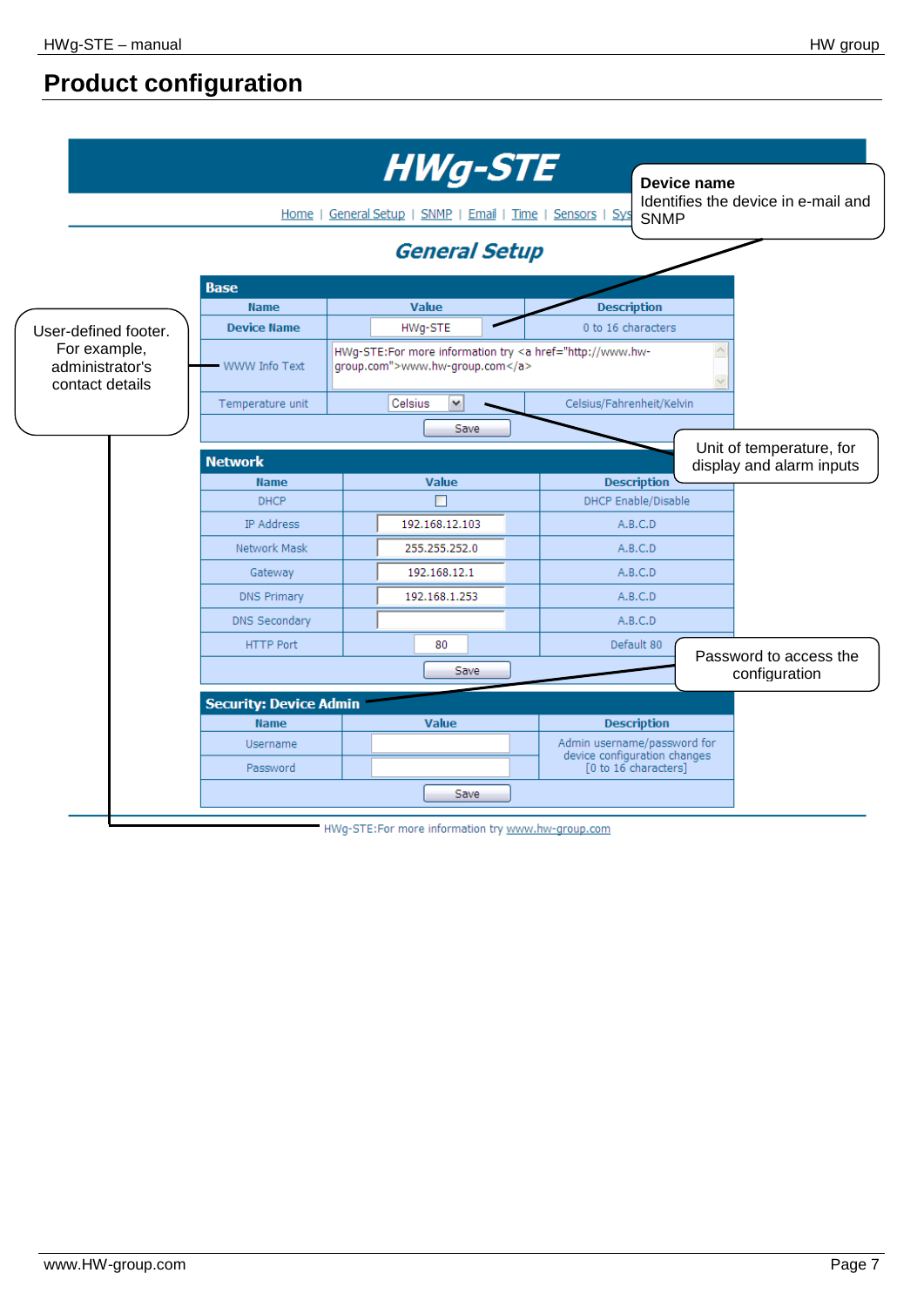# **SNMP**



HWg-STE: For more information try www.hw-group.com

#### **Email**

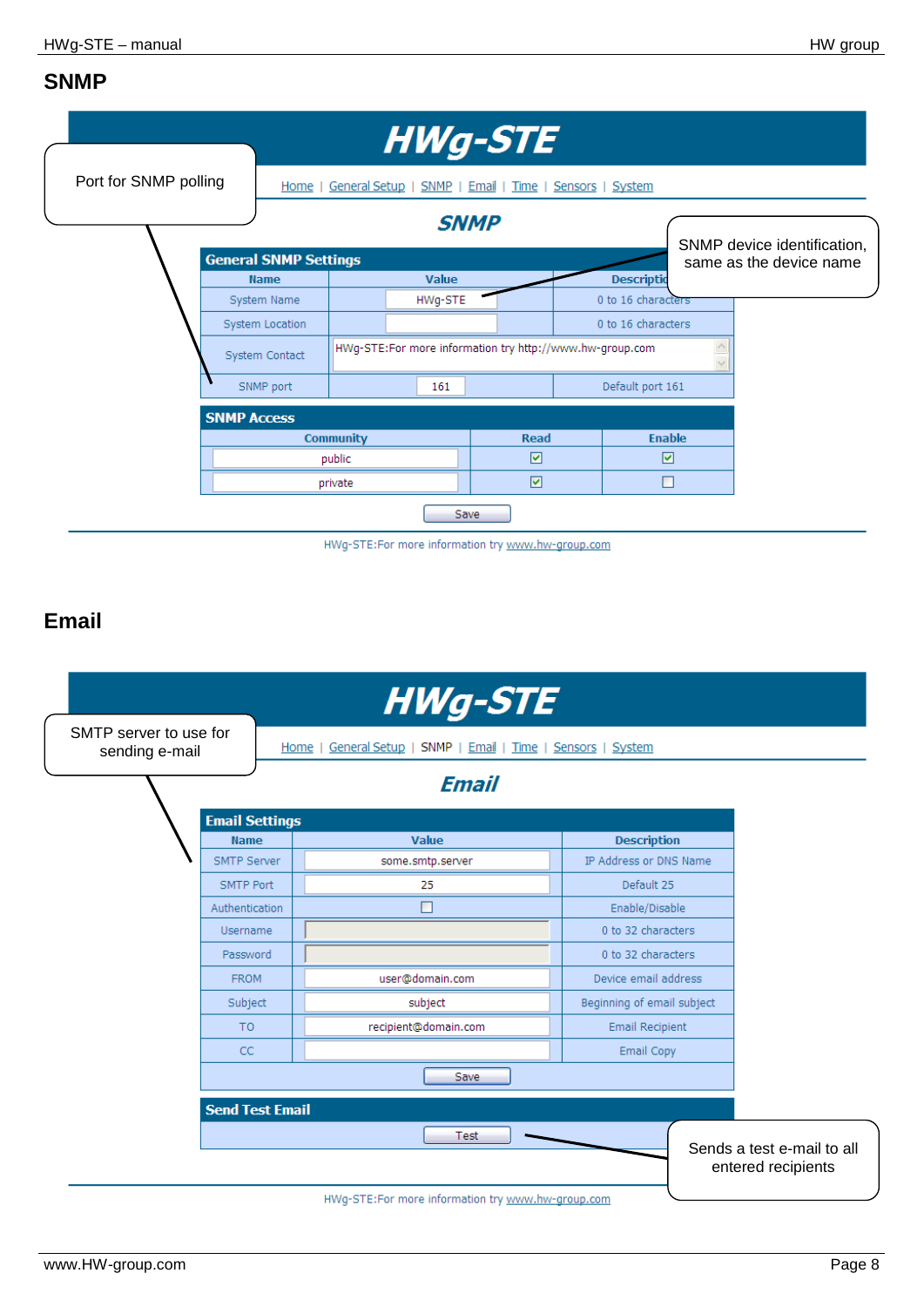#### **Time**



Home | General Setup | SNMP | Email | Time | Sensors | System

#### **Time**

| <b>Name</b>             | Value                          | <b>Description</b>                    |
|-------------------------|--------------------------------|---------------------------------------|
| <b>SNTP Server</b>      | time.nist.gov                  | IP Address or DNS Name                |
| Time Zone               | $+1$                           | Number -12  +13                       |
| Summertime              | ☑                              | last Sun Mar 2:00 - last Sun Oct 2:00 |
| Interval                | 1 <sub>h</sub><br>$\checkmark$ | Sync period: Off/1h/24h               |
|                         | Save                           |                                       |
| <b>SNTP synchronize</b> | <b>Sync</b>                    |                                       |
| <b>Time Setup</b>       |                                |                                       |
| <b>Name</b>             | <b>Value</b>                   | <b>Description</b>                    |
| Time                    | 01<br>24<br>18<br>÷<br>÷       | hh:mm                                 |

HWg-STE:For more information try www.hw-group.com

#### **Sensors**

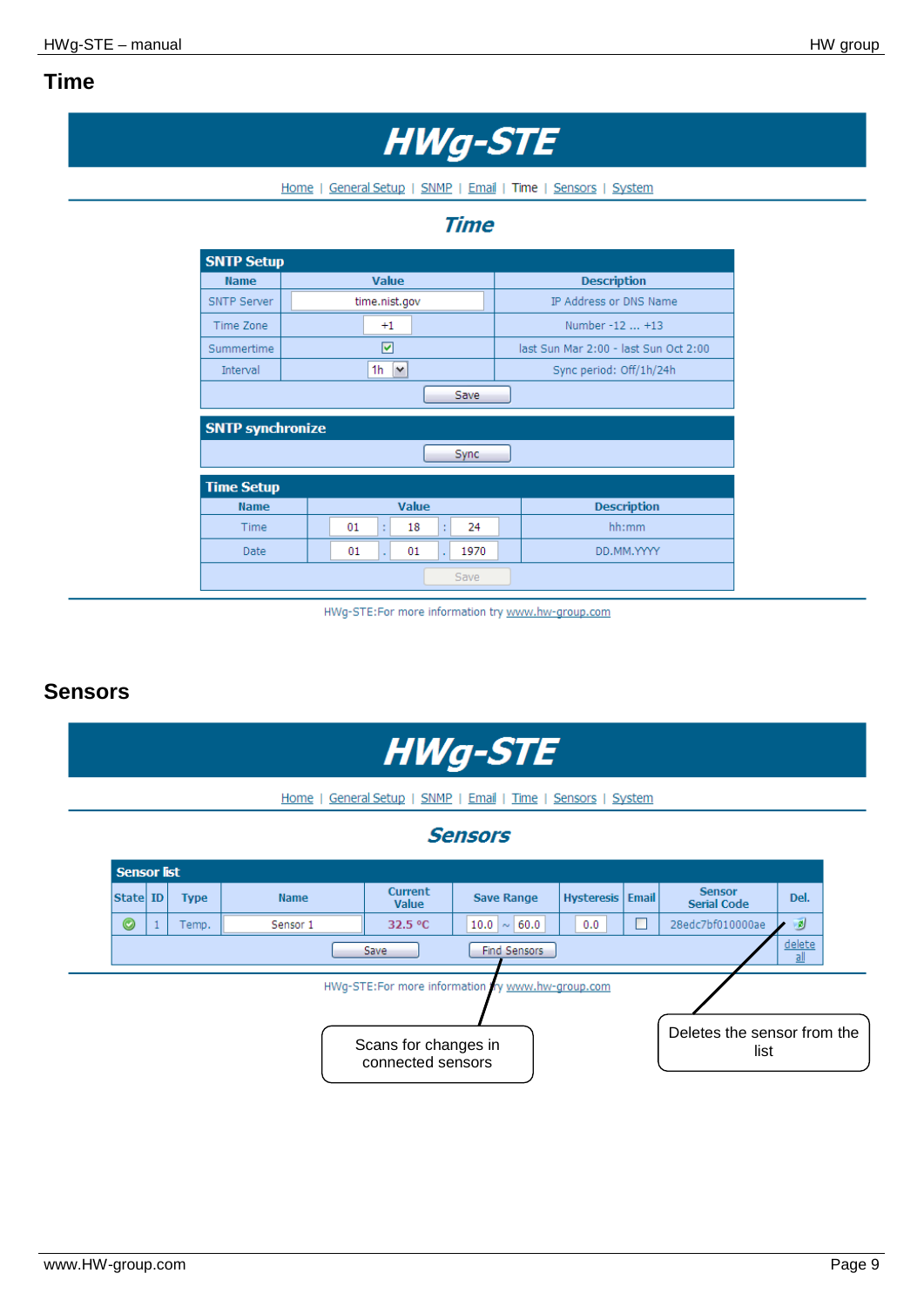# **Graph**

*Graf is available in firmware 1.0.12 or higher*



HWg-STE:For more information try www.hw-group.com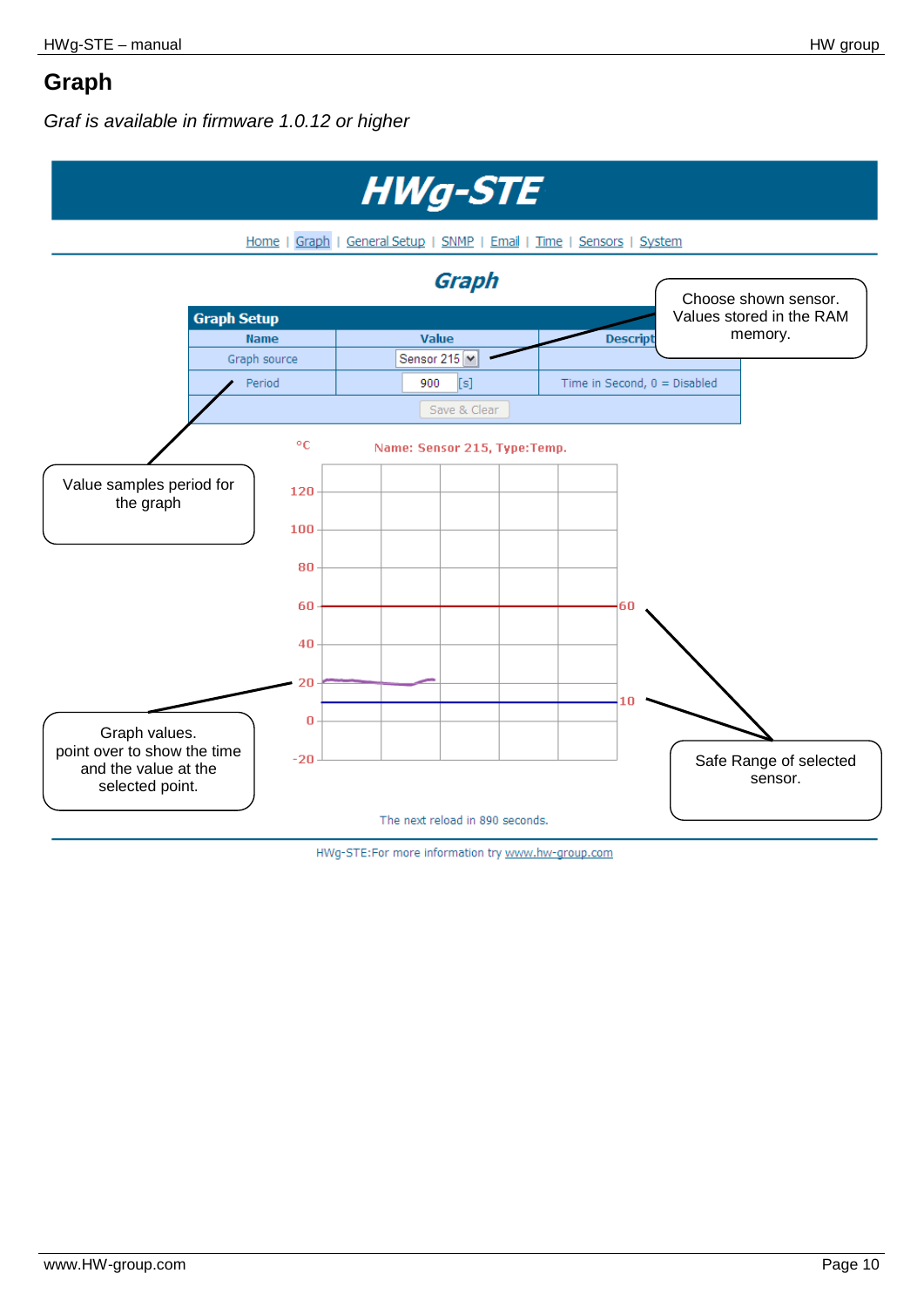# **System**

|                                  |                                                                                                                      |  | <b>HWg-STE</b>                                                                    |                 |  |
|----------------------------------|----------------------------------------------------------------------------------------------------------------------|--|-----------------------------------------------------------------------------------|-----------------|--|
| List of SNMP variables           | Home   General Setup   SNMP   Email   Time   Sensors   System<br><b>System</b>                                       |  |                                                                                   |                 |  |
| <b>Download</b><br><b>System</b> | <b>Description</b><br>Backup configuration<br>Online values in XML<br>SNMP MIB Table<br>TXT list of common SNMP OIDs |  | <b>File</b><br>HWg-STE Config.bin<br>values.xml<br>HWq-STE.mib<br>HWq-STE OID.txt |                 |  |
|                                  | <b>Name</b><br>Version<br>Compile time                                                                               |  | Value<br>1.0.0<br>Jun 22 2009, 12:40:28                                           | Firmware update |  |
|                                  | <b>Build</b><br>Vendor ID<br>UpTime<br>Upload<br>Firmware or Configuration                                           |  | 6475<br>$\overline{0}$<br>23 min<br>Procházet.<br>Upload                          |                 |  |
|                                  | <b>Factory Default</b><br><b>Default</b>                                                                             |  | <b>System Restart</b><br><b>Restart</b>                                           |                 |  |

HWg-STE:For more information try www.hw-group.com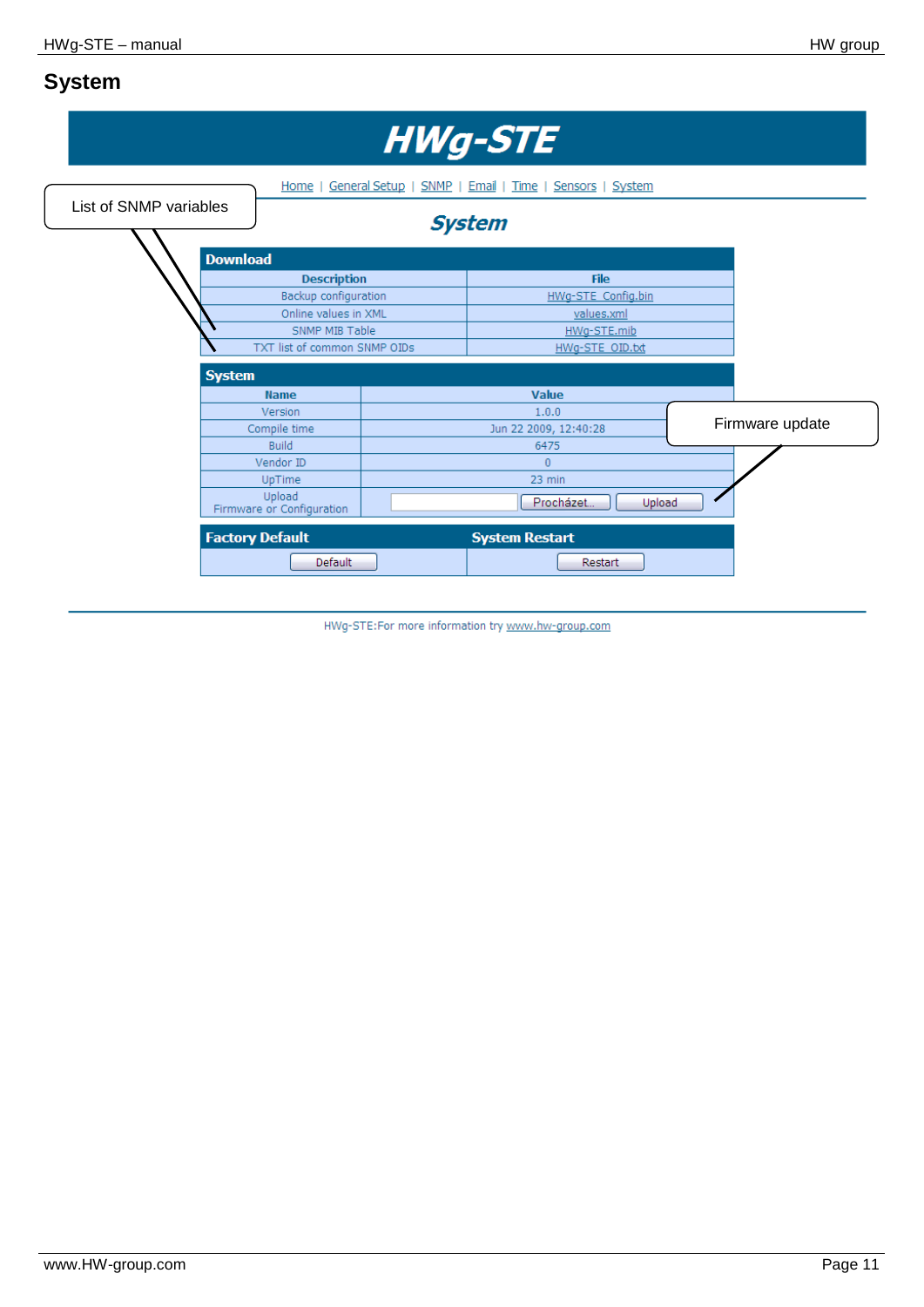# **Technical specifications**

- **Ethernet**: RJ45 10/100 BASE-T
- **2 sensor inputs:** RJ11 ports for connecting 1-Wire sensors (temperature, humidity...)
- "SET" jumper: configuration jumper for restoring the factory defaults
- **Device features**
	- o **Alarms** by e-mail when a threshold is exceeded
	- o **Remote monitoring** of the inputs states and values
- **Power supply**
	- o **HWg-STE:** +5V / 250 mA
	- o **HWg-STE PoE:** +5V / 250 mA (adaptor) or **PoE IEEE 802.3af** (Power over Ethernet)
- **Dimensions:** 65 x 80 x 30 [mm]
- **LED indicators in the RJ45 connector**
	- o Green: Power / Status
		- Rapid flashing: DHCP network configuration in progress
		- **Slow flashing:** A sensor is in alarm
	- o Orange: Link & Activity

| <b>ETHERNET</b>              |                                                                                     |
|------------------------------|-------------------------------------------------------------------------------------|
| Interface                    | RJ45 (10/100BASE-T) - Compatible with 10Mbps and 100Mbps networks                   |
| Supported protocols          | IP: ARP, TCP/IP (HTTP, SNTP, SMTP), UDP/IP (SNMP)                                   |
| SNMP compatibility           | Ver:1.00 compatible, some parts of the ver 2.0 implemented                          |
|                              |                                                                                     |
| <b>SENSORS</b>               |                                                                                     |
| Port / connector             | S1, S2 / RJ11 (1-Wire Bus)                                                          |
| <b>Type</b>                  | HWg original accessories                                                            |
| Sensors                      | Up to 2 sensors in total                                                            |
| Sensors distance             | Up to 60m total bus length with one or two sensors                                  |
|                              |                                                                                     |
| <b>POWER input</b>           |                                                                                     |
| Power supply                 | POWER 5V / 250 mA                                                                   |
| Connector                    | Jack Ø3.5 x 1.35 / 10 [mm]                                                          |
| POE (Power over Ethernet)    | RJ45 - IEEE 802.3af (for HWg-STE PoE only)                                          |
|                              |                                                                                     |
| <b>LED Status indicators</b> |                                                                                     |
| POWER / status               | Green - power OK (status = DHCP/Local alarm)                                        |
| <b>LINK &amp; Activity</b>   | Yellow - Ethernet connectivity                                                      |
|                              |                                                                                     |
| <b>JUMPER</b>                |                                                                                     |
| <b>SET</b>                   | Load defaults: Power-on with jumper ON for 15 seconds, switch off and remove jumper |
|                              |                                                                                     |
| <b>Other parameters</b>      |                                                                                     |
| Operating temperature        | $-10$ to +60 °C (+14 to +140 °F)                                                    |
| Dimensions / Weight          | 65 x 80 x 30 [mm] / 500 g                                                           |
| <b>EMC</b>                   | FCC Part 15, Class B, CE - EN 55022, EN 55024, EN 61000                             |